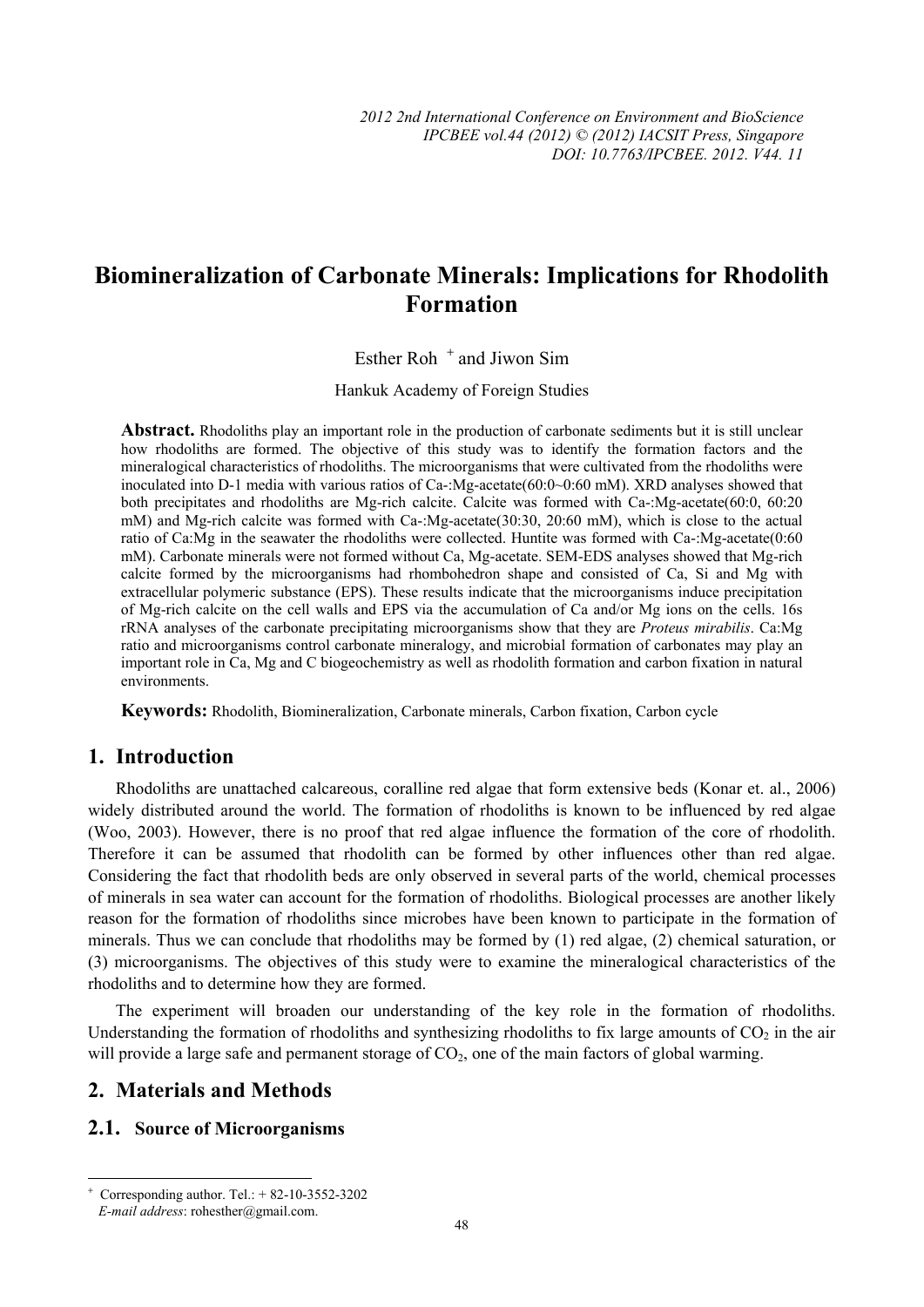In this experiment, the biological formation of rhodoliths was examined by using microorganisms enriched from sampled rhodoliths, reddish nodules with diameters of five to seven centimetres collected from the Western coast of Wu-Do, Jeju Island, South Korea. To enrich the microorganisms, sampled rhodoliths were crushed, added to autoclaved D-1 media, and cultivated in an aerobic condition with sunlight at 25°C for 7 days. The D-1 media (Table 1) is composed to provide similar conditions with the seawater of Wu-Do, Jeju Island to examine the actual possibility of biological formation of rhodoliths. The D-1 media was autoclaved at 121°C for 20 minutes to kill off any microorganisms that are unwanted. A week later, a new D-1 media, with the same compositions was made. 10 flasks were prepared with various concentrations of Ca-acetate and Mg-acetate: 0 mM, 30 mM, and 60 mM. Enriched microorganisms were inoculated to half of the flasks. Then the 10 flasks were cultured in an aerobic condition with sunlight at 25°C for 30 days. The enriched microorganisms were analysed by 16s rRNA gene DGGE analysis to determine the bacteria species. 16s rRNA gene analysis was carried out to observe the variety of species of microorganisms enriched from the sampled rhodoliths.

Table 1: Growth media (D-1) used for the enrichment of the carbonate forming microorganisms from rhodoliths

| Components       | g/L |
|------------------|-----|
| Yeast extract    | 10  |
| Proteose peptone | 5   |
| Glucose          | 1   |
| NaCl             | 35  |

### **2.2. Growth Conditions**

 ICP-AES (Inductively Coupled Plasma Atomic Emission Spectroscopy) analysis showed that the ratio of Mg and Ca in the seawater near Wu-Do, Jeju Island, Korea is 3.09 to 1 (data not shown). In order to examine how different Ca and Mg ratios affect the biomineralization of carbonate minerals, various ratios of Ca and Mg-acetate were added to 100 mL of D-1 media, a total of five different groups: (1) 60 mM:0 mM, (2) 60 mM:20 mM, (3) 30 mM:30 mM, (4) 20 mM:60 mM, and (5) 0 mM:60 mM (Table 2). Since the actual Ca-to-Mg ratio in the sea water is 3 to 1, rhodoliths were expected to form the best in the ratio of 60 mM:20 mM.

Two 100 mL of D-1 media was prepared for each Ca-to-Mg-acetate ratio, a total of 10 flasks. These flasks were divided into two groups: Group 1 was NOT inoculated with the enriched and cultured microorganisms (control group) and Group 2 WAS inoculated with the enriched and cultured microorganisms. Both of groups were cultivated in an aerobic condition with sunlight at 25°C for around a month (38 days) to form carbonate minerals.

#### **2.3. Analyses and Characterization**

After one month, the precipitates that formed in the flasks were collected by centrifugation and desiccated in room temperature for 7 days. The dried precipitates were sent for X-ray Diffraction (XRD) analysis to determine the mineralogical composition of the precipitates. XRD analyses were performed by PANalytical X'Pert Multipurpose X-ray Diffractometer (The Analytical X-ray Company, Netherlands) equipped with Cu-K $\alpha$  radiation with a scan rate of 5  $\degree$ /min. The results were compared with the mineralogical composition of the sampled rhodoliths to see whether the precipitates formed were rhodoliths. Scanning Electron Microscope with Energy Dispersive X-ray Spectroscopy (SEM-EDS) was also used to analyze the shape and chemical composition of the precipitated carbonate minerals. SEM-EDS also determined the mineralogical characteristics of the rhodoliths.

#### **3. Results and Discussion**

#### **3.1. Formation of Carbonate Mineral**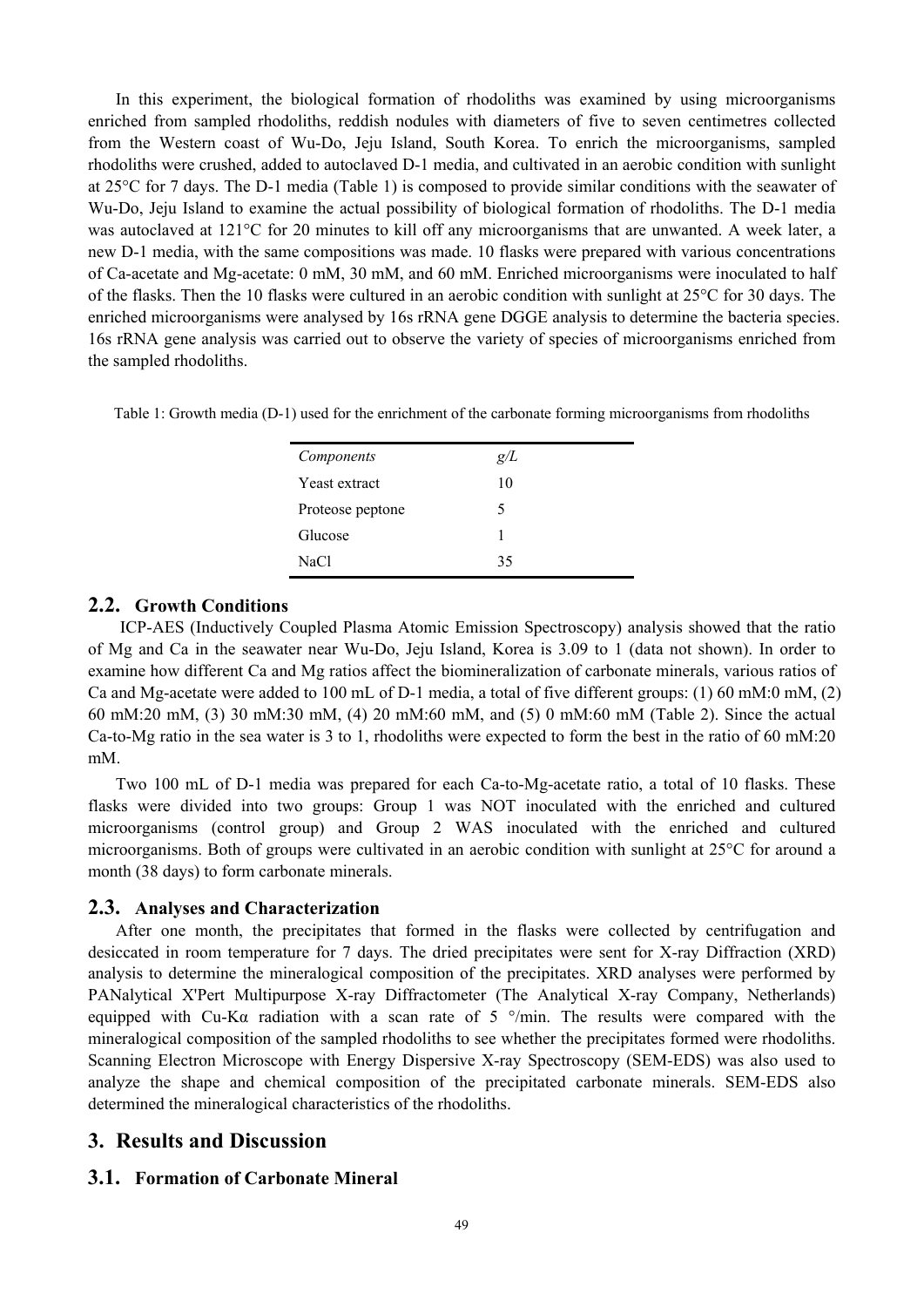Fig. 1 shows the experiment materials designed according to the five different Ca-to-Mg-acetate ratios. For each of the same Ca- and Mg-acetate ratio, one group was inoculated with the microorganisms enriched from the sampled rhodoliths, and the other was not (control group). The color of the inoculated group gradually turned milky as time passed. There were no changes found in the control group. After ten days, a small amount of precipitate formed in the inoculated group. Two weeks after the experiment setting, there were apparent differences in the color and turbidity between the inoculated group and the control group.

The amount of precipitates produced in the inoculated groups increased gradually during the month throughout the experiment. After one month, a lump of precipitate was observed in all five inoculated groups while the control groups exhibited no change. The control groups maintained their transparent colors. The precipitates produced in the inoculated groups were isolated from the media and washed with distilled water after centrifugation and was prepared for desiccation.

| Experiment     | Ca-acetate concentration (mM) | Mg-acetate concentration (mM) | Microorganism |
|----------------|-------------------------------|-------------------------------|---------------|
|                | 60                            | $\overline{0}$                | $0*$          |
|                | 60                            | $\boldsymbol{0}$              | X             |
| $\overline{2}$ | 60                            | 20                            | O             |
|                | 60                            | 20                            | Χ             |
| 3              | 30                            | 20                            | $\Omega$      |
|                | 30                            | 20                            | X             |
| $\overline{4}$ | 30                            | 60                            | $\Omega$      |
|                | 30                            | 60                            | Х             |
| 5              | 0                             | 60                            | O             |
|                | 0                             | 60                            | Х             |

Table 2: Experimental design to examine the effect of different Ca, Mg ratios on biomineralization of carbonate minerals

\*O: with microorganism, X: without microorganism



Fig. 1: Photo showing experimental setting for biomineralization of carbonate minerals by microorganisms enriched from rhodolith

#### **3.2. Microbial Diversity**

Fig. 2 shows the phylogenetic tree based on the 16s rRNA sequence analysis of the carbonate precipitating microorganism enriched from the sampled rhodoliths. The analysis showed that the enriched microorganisms included a carbonate forming microorganism *Proteus mirabilis.* According to the analysis, the precipitates formed in the experiments can be presumed to be carbonate minerals.

#### **3.3. Mineralogical Characterization of Rhodoliths**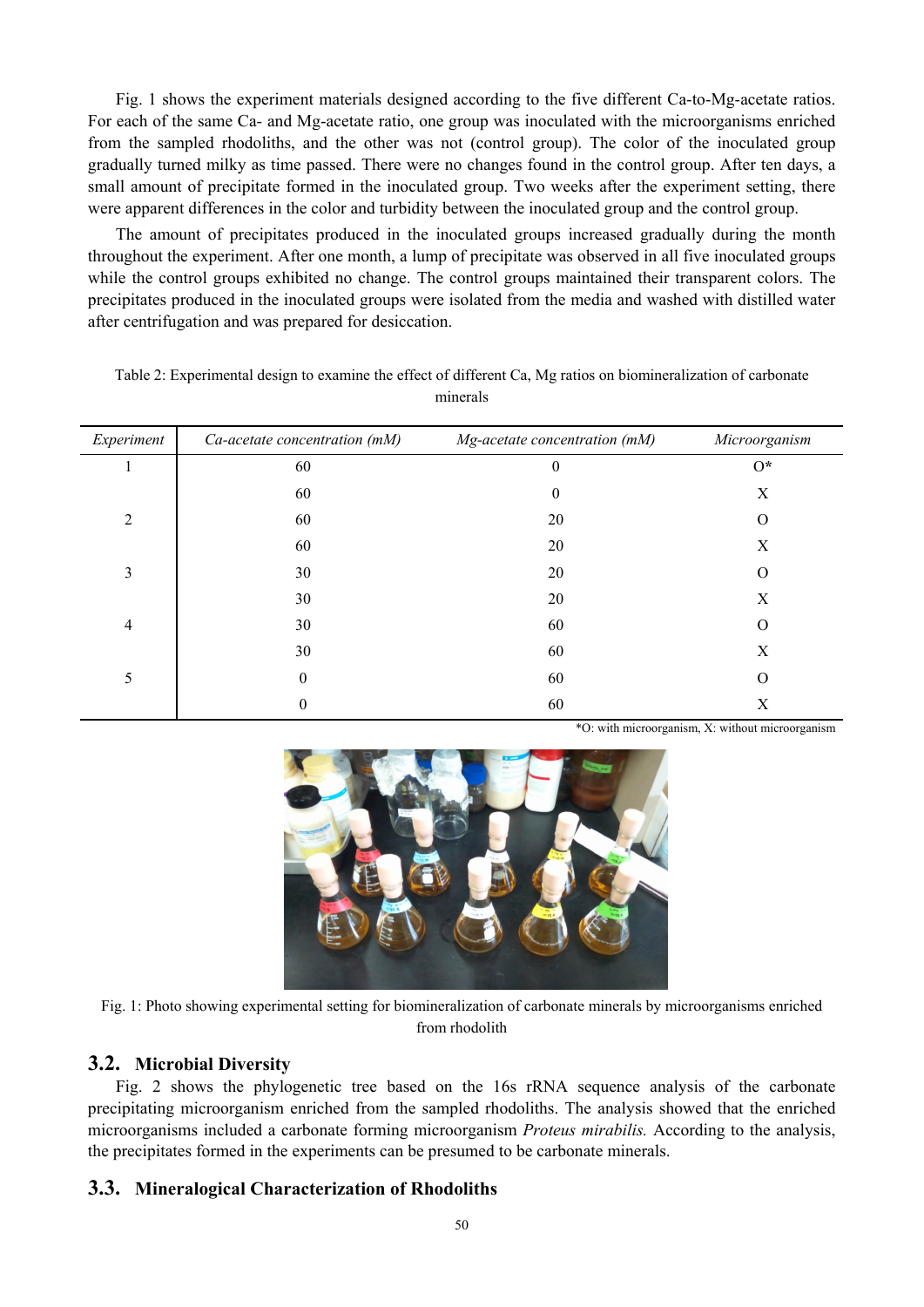XRD analyses of rhodoliths showed that  $d(104) = 2.99\text{\AA}$  (calcite = 3.03Å, dolomite = 2.8Å) because Mg(ionic radius =  $0.066$  nm) substituted Ca(ionic radius =  $0.099$  nm) sites within calcite. From the result, the rhodoliths are identified as carbonate minerals, specifically Mg-rich calcite (Fig. 3). It is presumed from the results that greater concentrations of Mg than that of Ca in seawater cause Mg to replace Ca during the formation of rhodoliths. SEM-EDS analyses of the rhodoliths showed that the rhodoliths had a rhombohedron shape consisted of Ca and Mg.



Fig. 2: DGGE patterns (left) and phylogenetic tree (right) of microorganism enriched from the rhodoliths



Fig. 3: XRD analysis of carbonate minerals precipitated by microorganism enriched from the rhodoliths

#### **3.4. Mineralogical Characterization of Precipitated Carbonate Minerals**

The microorganisms enriched from rhodoliths precipitated carbonate minerals in D-1 media containing different ratios of Ca- and Mg-acetate (Table 2). XRD analyses of the precipitates showed that the carbonate minerals were calcite, Mg-rich calcite, and huntite. For the media containing 60 mM:0 mM and 60 mM:20 mM ratios of Ca and Mg, XRD analysis of the precipitates produced showed that  $d(104) = 0.0302$  nm and that the precipitates are mainly calcite (CaCO<sub>3</sub>) (Fig. 4A and 4B). For the media containing 30 mM:30 mM ratio of Ca and Mg, XRD analyses showed that  $d(104) = 0.0299$  nm (Fig. 4C). For the media containing 20 mM:60 mM ratio of Ca and Mg, XRD analyses showed that  $d(104) = 0.0299$  nm (Fig. 4D). These two precipitates were identified to be Mg-rich calcite, like rhodoliths. Huntite( $\text{CaMg}_3(\text{CO}_3)_4$ ) was precipitated in the 0 mM:60 mM ratio of Ca and Mg. XRD analyses showed that  $d(104) = 0.0284$  nm (Fig. 4E).

SEM-EDS analyses showed that carbonate materials formed by various concentrations of Ca-, Mgacetate had a rhombohedron shape. The carbonate minerals mainly consisted of Ca, C, and O when they were precipitated in 60 mM:0mM (Fig. 5A) and 60 mM:20 mM (Fig. 5B) ratios of Ca-, Mg-acetate. The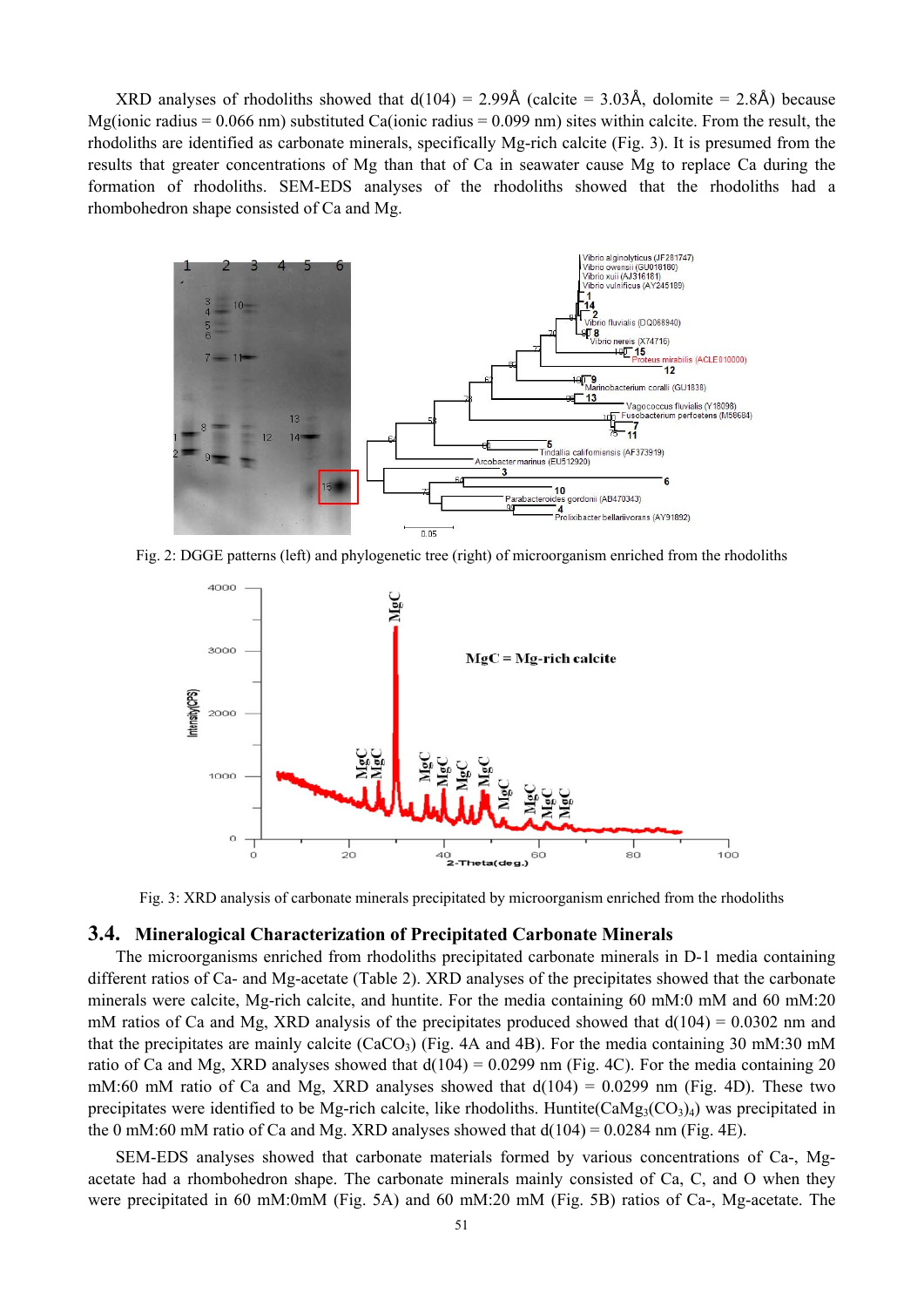carbonate minerals mainly consisted of Ca, Mg, and O when they were precipitated in 30 mM:30 mM (Fig. 5C), 20mM:60 mM (Fig. 5D), and 0 mM:60 mM (Fig. 5E) ratios of Ca-, Mg-acetate.

This study shows that rhodoliths is a type of carbonate mineral, Mg-rich carbonate. Mineral carbonates are one of the most permanent, safe, and largest ways to store  $CO<sub>2</sub>$  (Huijgen, 2004). Carbon dioxide  $(CO<sub>2</sub>)$  is known to be a green house gas that contributes greatly to global warming, a threat that has been bringing various changes in the climate and sea water level. Sequestration of  $CO<sub>2</sub>$  is needed and according to this study, fixation of  $CO<sub>2</sub>$  occurs when rhodoliths are formed. The problem is that reaction rates and the formation of minerals take too long (Huijgen, 2004). In nature it takes an average of 500 years for rhodoliths to form (Littler et al., 1991). However, through the usage of the microorganism *Proteus mirabilis,* large amounts of carbonate can easily be synthesized and collected.

 This study shows that rhodoliths are Mg-rich carbonate. Another research paper has studied how dolomite is formed and showed many similarities with this study throughout its results, methods, and materials (Sánchez-Román et al., 2011). The paper showed the formation of dolomite where the level of Mg was much higher than that of Ca. However, through various ratios of Ca and Mg, our study proved that the formation of rhodoliths also occurred when the level of Mg was much higher than that of Ca.



Fig. 4: XRD analyses of carbonate minerals precipitated by the microorganism using different ratios of Ca- and Mgacetate

# **4. Conclusion**

XRD and SEM-EDS analyses have shown that precipitated carbonate minerals are Mg-rich calcites with rhombohedran crystal shapes, the same mineral as rhodoliths collected from Wu-Do. The difference in ratios of Ca and Mg showed why rhodoliths were Mg-rich calcite and how Mg took the place of Ca site in the crystal structure of the calcite precipitated by the microorganism enriched from rhodoliths near Wu-Do. Thus, we can conclude that rhodoliths are formed by biological processes rather than chemical processes in natural environments.

Further research can be conducted on how much  $CO<sub>2</sub>$  can actually be stored in rhodoliths and how synthesized rhodoliths can be used for CO<sub>2</sub> fixation to prevent global climate change. Further research can also be conducted to identify indigenous microorganisms responsible for the formation of rhodoliths in different parts of the world, comparing and contrasting the structures of various rhodoliths.

#### **5. Acknowledgements**